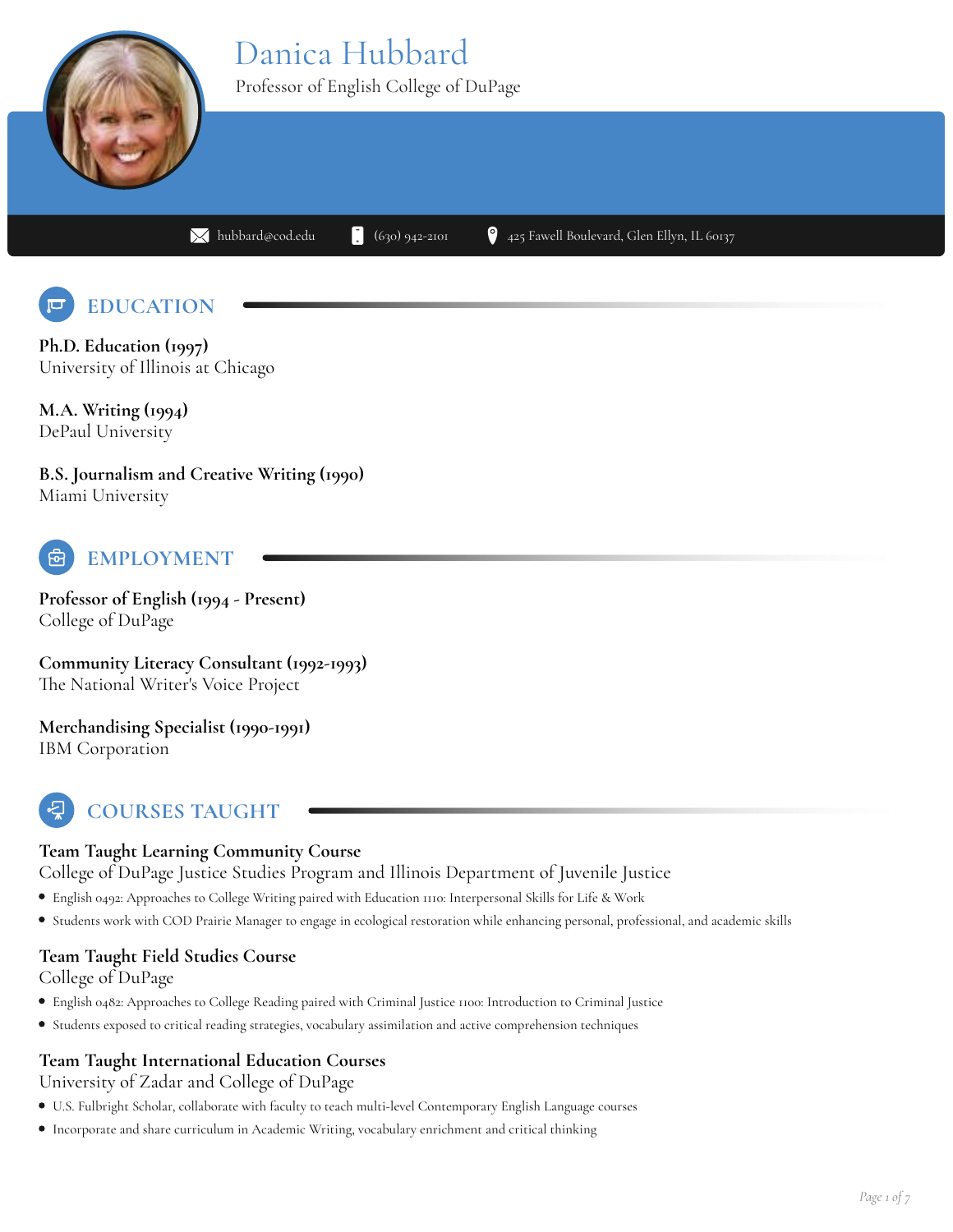**COURSES TAUGHT**

#### **Team Taught Service Learning Course**

College of DuPage

- English 0492: Approaches to College Writing paired with outdoor natural restoration and preservation area at College of DuPage
- Students utilize experience volunteering in prairie and wildlife sanctuary to analyze, summarize and reEect on reading and writing assignments

**English 1101: English Composition I** College of DuPage

**English 1102: English Composition II** College of DuPage

**English 1105: Workplace Writing** College of DuPage

**English 0492: Approaches to College Writing II** College of DuPage

**English 0482: Approaches to College Reading II** College of DuPage



#### *Book*

**Sex Offender:** My Father's Secrets, My Secret Shame (2022) *Fulton Books*

*Article*

**"Using a Blog @roughout a Research Writing Course" (2020)** *Online Writing Instruction*

*Article*

#### **"BloAing for Beginners: Recording a Semester of Teaching Online" (2016)** *Innovation Abstracts, 38 (21), 2-3*

*Article* **"What do you Hope your Students Take Away from your Classes?" (2013)** *College of DuPage Faculty Advocate Newsletter*

*Book Review*

#### **Improving Essential Reading and Study Skills (2005)** *Author:* Lawrence Scheg *R.J. Communications*

*Book Review* **Patterns Plus: A Short Prose Reader with Argumentation (2001)** *Author:* Mary Lou Conlin *Houghton Mifflin*

#### *Article*

**"New Year, New Opportunities!" (2022)** *riving Warrior: Empowering the Human Spirit*

*Book Review*

**An Introduction to Academic Writing (2020)** *Authors:* Anna Martinović and Leonarda Lovrović *University of Zadar*

*Book Review*

**Prentice Hall Reader (2015)** *Author:* George Miller *Pearson*

#### *Book Review*

**Making Reading Relevant: @e Art of Connecting (2007)** *Authors:* Teri Quick, Melissa Zimmer, Diane Hocevar *Prentice Hall*

#### *Book Review*

**@e Reading Context: Developing College Reading Skills (2003)** *Author:* Dorothy Seyler *Pearson*

#### *Article*

**"Student Views of Computer-Composition E:ects on Writing" (1997)** *Computers and Composition, 14 (1), 59-71*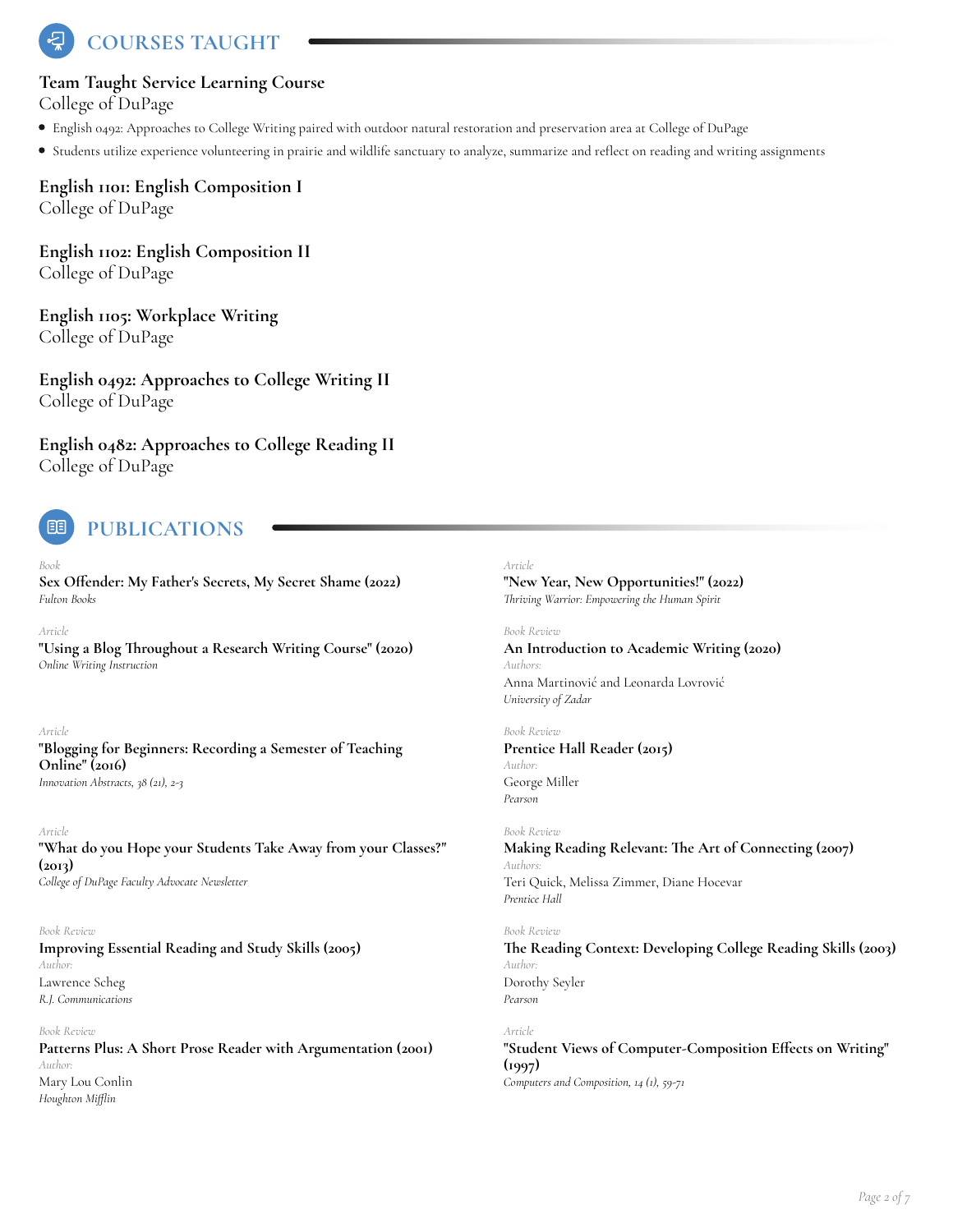

Hello, my name is Dah-Knee-zah! (2020) *https://cies.org/article/hello-my-name-dah-knee-zah*

What's it Like at College of DuPage? (2019) *https://www.youtube.com/watch?v=bAXrt20-CVQ*

ICISP China (2018) *https://icispchina2018.wordpress.com/*

College of DuPage: A Look at Developmental Classes(2012) *https://www.youtube.com/watch?v=xjSkrxHzspl*



**PODCASTS**

Prison Families Alliance Removes the Hidden Sentence (12/2021)

*Link : https://prisonthehiddensentence.com/podcasts/prison-families-alliance-removes-the hidden-sentence*

**WEBINARS**

Global Book Chat, Global Education Week (11/2020)

Tania Romanov's *Mother Tongue: A Saga of ree Generations of Balkan Women* with obal Book Chat, Global Education Week (11/2020)<br>Tania Romanov's Mother Tongue: A Saga of Three Generations of Balkan Women with Cliss Institute of International Education and Council for Internationa<br>U.S. Fulbright Alumni



U.S. Fulbright Scholar (2019 - 2020) *University of Zadar, Croatia*

National Teaching Excellence (2017) *National Institute for Staff and Organizational Development*

Outstanding Faculty Member of the Year (2014 - 2015) *College of DuPage, Liberal Arts Division*

Blackboard Catalyst Award for Exemplary Course Design (2012) Girl Scout Leader of the Year (2008)<br>Blackboard, Inc. Girl Scouts of the USA



Prevent Child Abuse Iowa (5/2022)

COVID-19: Global Studies and Beyond (10/2021) *Illinois Consortium for International Studies* and *Programs Conference Illinois Consortium for International Studies* and *Programs Conference National Service Learning Conference (03/2018)* 

Community Engaged Learning Development Conference (10/2017) Writing on the Edge: Connecting Across the Divide (10/2017)<br>*North Central College* of DuPage of DuPage of DuPage

Blogging for Beginners: International Conference on Teaching and Leadership Excellence (05/2017) *National Institute for Staff and Organizational Development*

Computers, Camtasia and Making Connections: First Semester Teaching College Reading Online (11/2012) *College Reading and Learning Association Conference*

Finding My Fulbright in Croatia (2019) *https://www.youtube.com/watch?v=fNpnu613ouM&t=543s*

Teaching Online: From College of DuPage to Croatia (2019) *https://collegeofdupagetocroatiausfulbrightscholarprogram.home.blog/*

Using a Blog Throughout a Research Writing Course (2014) *https://cccc.ncte.org/cccc/owi-open-resource/blog-research-writing*

#### Death With Dignity: Coping With Loss In Prison (04/2o21)

*Link : https://prisonthehiddensentence.com/podcasts/death-with-dignity-coping-with-loss-in prison-with-dr-danica-hubbard/*

Institute of International Education and Council for International Exchange of Scholars (CIES) in Zagreb, Croatia

Illinois Consortium for International Studies and Programs  $(2017 - 2018)$ *Xi'an International University, China*

IDEA Center Innovation Award (2016) *College of DuPage*

International Volunteer HQ of the Year Finalist (2015) *San José, Costa Rica*

*Girl Scouts of the USA*

*Virtual Child Abuse Prevention Conference* Coping with Loss in Prison (10/2021) *International Prisoner's Families Conference*

*National Service Learning Conference*

*College of DuPage*

Enriching Learning Environments with Technology (03/2016) *Elgin Community College Technolo! Conference*

Blackboard Exemplary Course Design Process (07/2012) *Blackboard World Developer's Conference*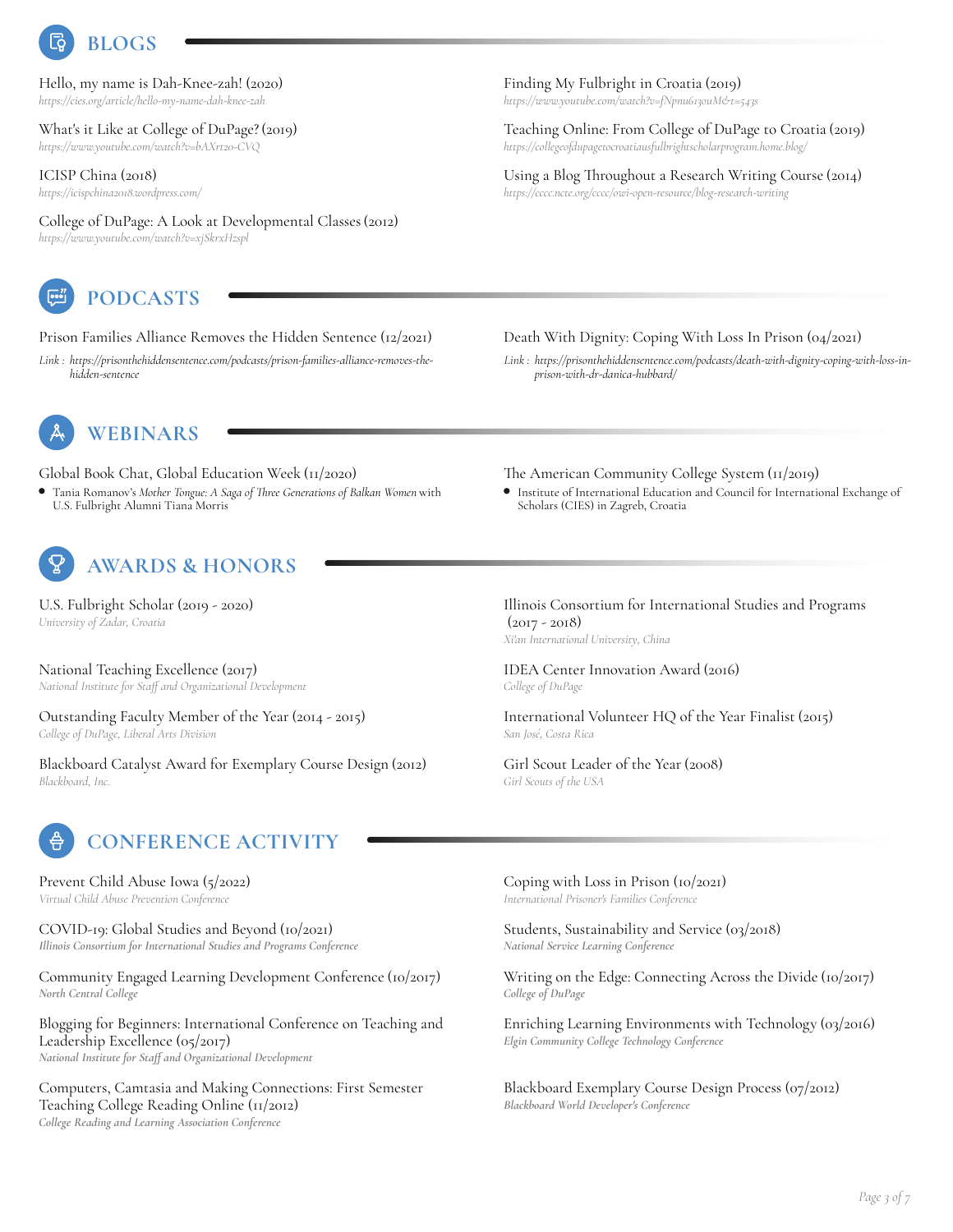## **CONFERENCE ACTIVITY**

Teaching Developmental Education Online: Creating Effective Cyber Communities (04/2012) *Webinar*

Read to Succeed (09/2008) *International Conference on Research in Access and Developmental Education* Retaining Students in Online Education (10/2007)

Reading the New World (05/2000)

The Future of Reading  $(o2/r998)$ *Illinois Community College Reading Consortium*

Computer-Composition Effects in Student Perceptions (04/1996) *American Educational Research Association Annual Meeting*

The Arts and Humanities in a Technological Age (10/1995) *Western Illinois Regional Humanities Festival*

Literacy and Technology (02/1995) *National Council of Teachers of English Assembly for Research Conference* Assessment Starts Here (11/1994)



## **PRESENTATIONS**

**Aurora University Criminology <sup>2300</sup>** Helping Families Cope with Incarceration (04/2022) **Eastern Illinois University Human Services 4820** Coping with Loss in Prison (12/2021) **College of DuPage In-Service Workshop** Prairie Project: Service Learning with Developmental Writing Students in the Field (10/2017) **College of DuPage In-Service Workshop** Best Blog for Beating Boredom: Virtual Assignments to Showcase Teaching and Learning (11/2015) **Student Success: Study Skills Seminar** College of DuPage Study Skills Institute (08/1997)

## **SERVICE TO PROFESSION**

### **CCI International Exchange Students Social Host (2021)**

College of DuPage Community College Initiative Program

Engage in pilot program on Media and Disinformation with students from Ukraine, Bosnia/Herzegovina, and Kosovo

#### **Global Education Advisory Committee (2020 - Present)**

College of DuPage

Collaborate with committee members to establish global perspectives, learning outcomes and global concentration

#### **Scholarship Review Committee (2020 - Present)** College of DuPage

• Read and evaluate College of DuPage students' scholarship applications for financial aid awards

Blogging in the Reading Classroom  $\left(\frac{1}{2011}\right)$ *College Reading and Learning Association Conference*

*HighEdWeb Association Conference*

*International Reading Reading Association Conference International Reading Association Conference Rising to the Challenge: Community College Readers (03/1998)*<br>*National Association for Developmental Educati National Association for Developmental Education*

> Linkages: What We're Learning About Our Students (11/1997) *Triton College Assessment Fair*

Creating Cut Scores at the Community College (06/1997) *American College Testing Midwest Regional Conference* What Works? Learning from Success and Avoiding Pitfalls (06/1996) *American Association of Higher Education Assessment Conference*

> Community College Curricular Changes (01/1996) *Conference on College Composition and Communication Winter Workshop*

Great Teachers Seminar (08/1995) *College of DuPage Faculty Retreat*

*Triton College*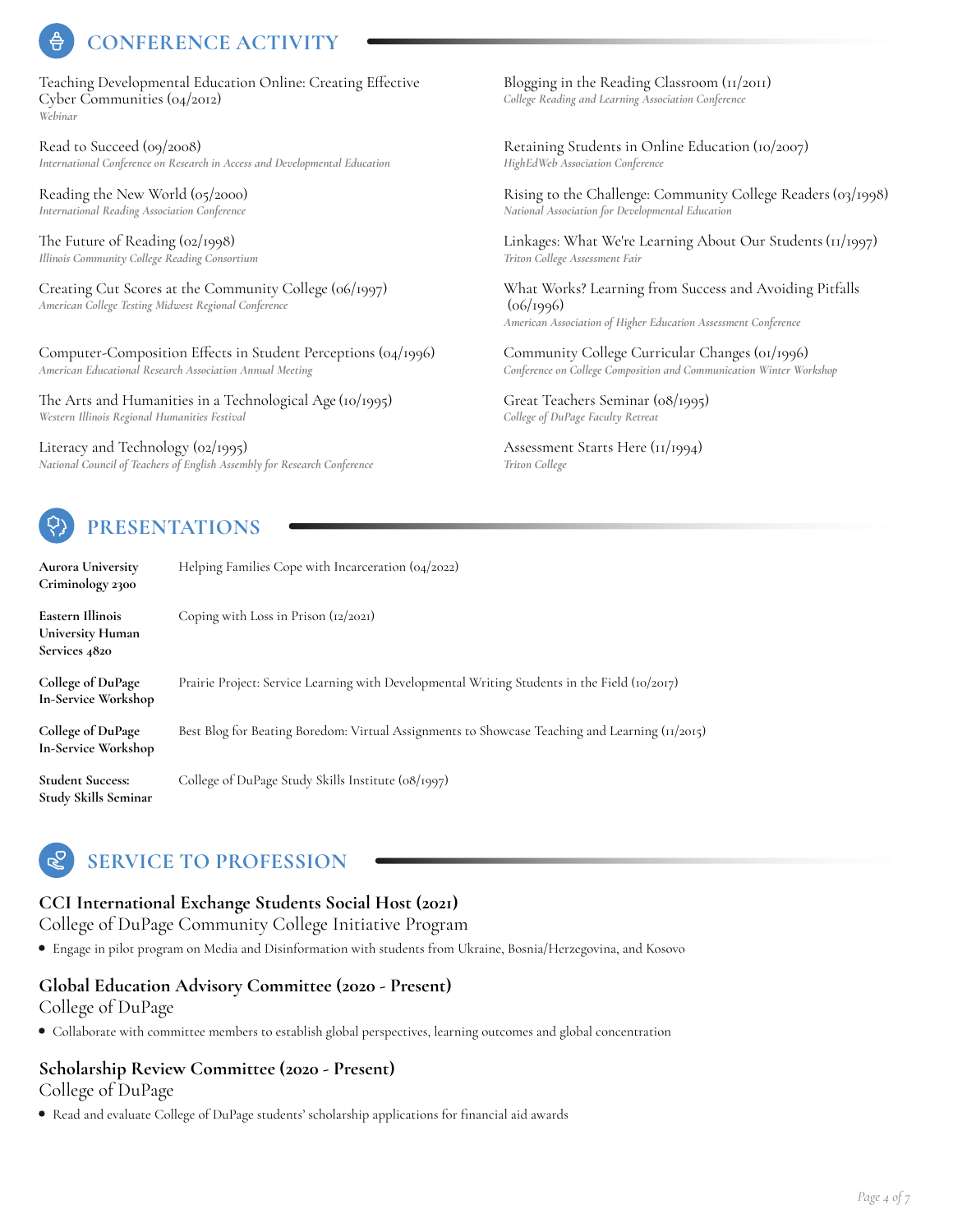# **SERVICE TO PROFESSION**

### **U.S. Fulbright Ambassador (2020)**

The Fulbright Program

Coordinate Fulbright pre-departure orientation meetings for U.S. Fulbright award recipients in sessions regarding in country living, teaching and research

### **Harvard University Co-Researcher (2017 - Present)**

Harvard-Smithsonian Center for Astrophysics

Work with Harvard-Smithsonian Center for Astrophysics on "Female Representation in Out-of-School-Time Science"

### **Sustainability Campus Committee (2017 - Present)**

College of DuPage

Advocate for sustainable initiatives including expansion of natural areas, revegetation of pond shorelines and reintroduction of bioswales in parking lots

#### **Blog Exchange (2016 - Present)**

FactSumo

Work with founder of FactSumo, the learning app that helps students "learn anything in 5 minutes"

#### **European Studies Committee (2016 - Present)**

College of DuPage

Participate with faculty to promote understanding and appreciation of European countries, languages and cultures

## **Learning Technologies Steering Committee (2016 - Present)**

College of DuPage

Appointed to represent our department as stakeholders in Instructional Technology

#### **Writing and Reading Assistance Area Advisory Committee (2014 - Present)**

College of DuPage

Work with faculty, staP and administration to review student appointments, workshops and supplemental materials

### **Curriculum Developer (2012 - Present)**

College of DuPage

Submit proposals to OTce of Instructional Development to review online curriculum and research best practices

### **Early Alert System (2011 - Present)**

College of DuPage

• Collaborate with counseling and advising staff to identify students who struggle academically

#### **English Tenure Track Full-time Faculty Search Committee (2017 - 2018)** College of DuPage

• Appointed by administration to select qualified applicants who best meet needs of students, Liberal Arts Division and College of DuPage

## **Teaching with Technology Committee (2015 - 2017)**

College of DuPage

Appointed by administrator to lead committee in comprehensively examining and enhancing English and ELL Department practices

### **Professional Writing Committee (2010 - 2017)**

College of DuPage

Review College of DuPage Professional Writing Certificate, reach out to community members to organize Advisory Board

#### **Teaching and Learning Workshop Co-Presenter (2014)** College of DuPage

Work with faculty to discuss changes in learning management system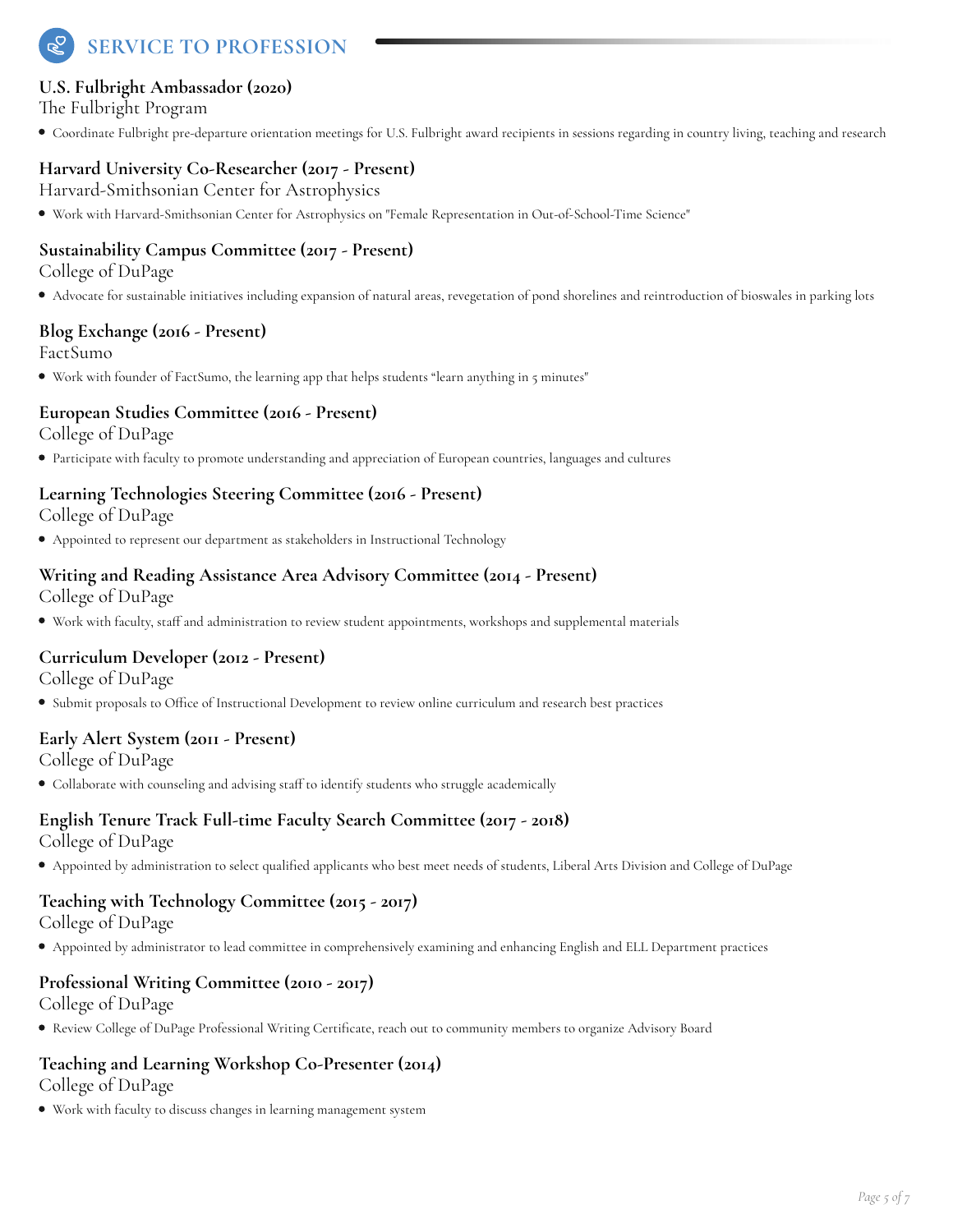# **SERVICE TO PROFESSION**

### **Common Core State Standards and Education Policy Webinars (2013)**

CCSS

Dialogue with teachers, administrators and learning assistance professionals regarding trends, controversies and assessment tools

#### **Illinois Community College Board Technical Preparatory Grant (2012)** ICCB

Work with community college and high school faculty to submit grant to support students seeking education and careers in work-based, technical Qelds

### **Developmental Education DVD Co-Creator (2011 - 2012)**

College of DuPage

Script, produce and participate in a short Qlm toheighten awareness of our developmental oPerings in writing, reading and mathematics

#### **Innovation Incubator Co-Presenter (2009)**

College of DuPage

Collaborate with College of DuPage Human Anatomy Professor to integrate reading strategies into classes

#### **Quantum Leadership Academy (2009)**

College of DuPage

• Collaborate with faculty to share reading strategies within content specific disciplines including Biology, Heating and Air Conditioning and Algebra

### **Center for Independent Learning Coordinator (2006 - 2008)**

College of DuPage

Facilitate faculty meetings, order textbooks, schedule faculty teaching appointments, monitor curriculum revisions, revise English Composition syllabi

#### **Student Success Grant (2007)**

College of DuPage

Work with faculty and administrators to co-author grant proposal for at-risk students (students identiQed as underprepared)

#### **Faculty Senator (2005 - 2007)**

College of DuPage

Elected by faculty for 2-year term in system of shared governance

#### **Institutional Reading Committee Chair (2000 -2007)**

College of DuPage

Work with counseling, advising, faculty, and administration to oversee Reading Competency Requirement

#### **Foundations of Special Education (2001)**

Northern Illinois University

Complete graduate school course researching contemporary changes in philosophy, teaching in diverse cultural settings, and curriculum

### **Reading Competency Requirement Coordinator (1997 - 2001)**

College of DuPage

Appointed by administration to conduct norming sessions with faculty in relation to placement and exit tests for developmental reading students

### **Enduring Purposes Team: Developmental Education (1999)**

College of DuPage

Co-author report developed to help College of DuPage faculty explore and respond to results of 1998 ACT/CAAP testing

## **PROFESSIONAL ASSOCIATION MEMBERSHIPS**

U.S. Fulbright Scholar Alumni Association National Council of Teachers of English